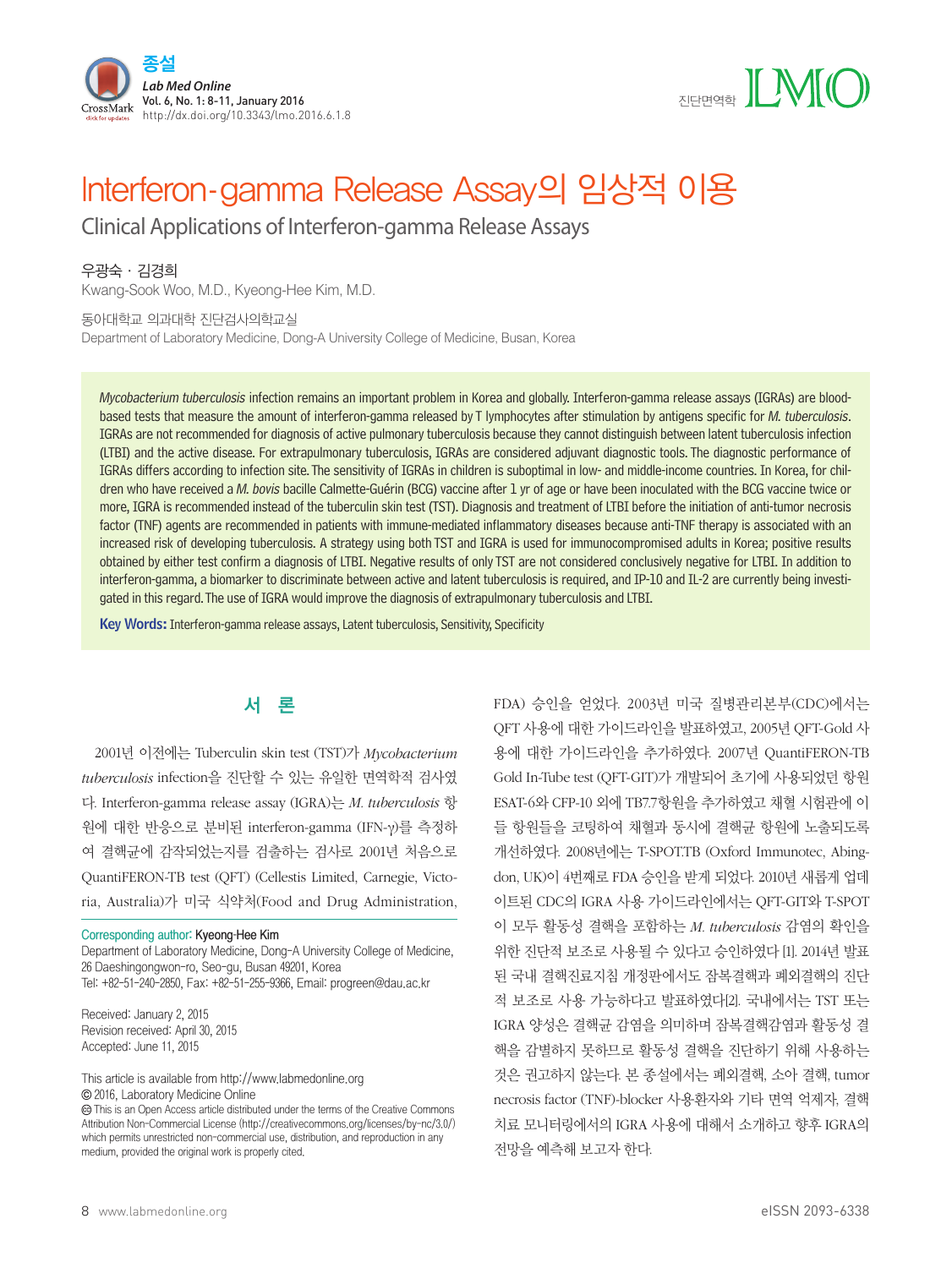# IGRA의 임상적 이용

#### 1. 폐외결핵(Extrapulmonary tuberculosis)

폐외결핵은 국내 전체 결핵의 약 14-20%를 차지하며 점차 증가 하고 있다. 폐외결핵은 폐결핵에 비해 진단이 쉽지 않아 저평가되 었을 가능성이 있고, 호발 장기는 흉막, 림프절, 복부, 골 및 관절, 중추신경계 등의 순이다[3]. IGRA는 폐외 결핵 환자의 진단에 보조 적인 진단방법으로 도움을 줄 수 있는 것으로 보고되고 있다. 폐외 결핵 환자에서 IGRA를 시행한 20개의 연구를 메타 분석한 자료에 따르면 QFT-G or GIT와 T-SPOT.TB의 민감도가 각각 72%, 90%이 고, 특이도가 각각 82%, 68%로 보고되었다[4]. 폐외결핵의 IGRA 민감도는 감염 부위에 따라 다르게 보고되고 있다. 림프절이나 골 관절 결핵의 경우 민감도가 높으나 결핵성 수막염의 경우는 민감 도가 더욱 낮게 보고되어 있기에 주의가 필요하다. 림프절 결핵이 의심되는 환자에서 TST의 민감도와 특이도는 각각 65%와 81%, IGRA의 민감도와 특이도는 각각 86%-94%와 80%-87%로, 특히 다 른 폐외결핵에 비해서 림프절 결핵에서 민감도가 높은 것으로 보 고 되었다[5-7]. 국내 결핵진료지침 개정판에서도 IGRA 음성인 경 우는 림프절 결핵 진단을 배제하는 데 도움이 되는 경우가 있지만, IGRA 검사만으로 림프절 결핵을 진단 또는 배제하는 것에 이용할 수 없으므로 조직학적 검사와 배양 검사를 통하여 확진하도록 권 고하고 있다[2].

#### 2. 소아 및 청소년

소아는 결핵에 감염된 이후 질병으로 발전할 위험이 높아서 특 히 주의가 요구된다. 결핵감염 이후에 질병으로 발전할 위험(취약 성)은 소아의 연령과 면역 상태에 의해 주로 결정된다. 정상 면역능 을 가진 큰 소아, 청소년 및 성인은 결핵감염이 결핵으로 진행할 위 험이 낮은(평생에 걸쳐 결핵이 발생할 위험률이 5%-10%) 반면, 6 세 이하 특히 2세 이하의 소아는 결핵으로 진행할 위험이 높다(평 생 위험률 40%-50%) [8-11]. 소아는 전체 결핵의 25%-35%가 폐외 결핵으로 성인(10%-15%)보다 폐외결핵의 빈도가 더 높다. 소아의 경우 결핵균 검출이 어렵고 결핵균 감염률이 낮기 때문에 임상적 으로 결핵이 의심되지만 결핵균이 검출되지 않을 경우 결핵균 면 역검사가 결핵의 감별진단에 도움이 된다. IGRA는 bovis-bacille Calmette-Guérin (BCG) 접종에 영향을 받지 않는 장점이 있어 TST가 위양성으로 의심되는 경우 시도할 수 있다. 2010년 CDC IGRA 사용 가이드라인에서는 5세 미만 소아인 경우 TST가 선호 되지만 IGRA도 검사 가능한 것으로 분류하였다. 소아에서는 채혈 이 어렵고, 결핵감염의 미생물학적인 확진이 어려우며, BCG를 최 근에 접종하였기 때문에 IGRA의 정확성을 평가하기 어려웠다[1]. 2014년에 발표된 소아 IGRA 검사의 메타분석 결과를 보면 국가의

소득수준에 따라서 QFT-GIT와 T-SPOT 검사의 민감도나 특이도 가 차이가 나는 것으로 되어 있다[12]. 높은 소득 국가인 경우 QFT-GIT 민감도는 79%, 특이도는 97%, 낮은 소득 국가인 경우는 각각 57%, 85%로 낮아진다. T-SPOT은 높은 소득 국가 민감도와 특이도 는 각각 67%, 98%이고 낮은 소득 국가는 각각 61%와 93%이다. TST는 국가별 소득에 따른 차이가 줄어들어 높은 소득과 낮은 소 득 국가의 특이도는 92%와 90%, 민감도는 78%와 67%를 보인다. 출생 직후 BCG 백신 예방접종이 필수인 우리나라에서는 BCG 백 신을 1세 이후에 접종 받았거나, 2회 이상 접종 받은 경우는 5세 미 만 연령을 포함한 전 연령에서 TST를 실시하지 않고 IGRA로만 결 핵감염 여부를 확인하도록 권고하고 있다[2].

#### 3. TNF-blocker 치료예정자 및 기타 면역저하자

TNF 길항제는 크론병, 류마티스 관절염, 강직성 척추염과 같은 면역매개 염증성 질환에 널리 이용되고 있다[13]. TNF 길항제 치료 예정자는 반드시 활동성 결핵 및 잠복결핵감염에 대한 검사를 시 행하여야 한다[14]. TNF-α가 항결핵 방어기전에서 육아종의 형성 등 중요한 역할을 하는데 TNF 길항제가 이 과정을 억제하기 때문 에 결핵을 포함한 여러 기회감염성 질환이 증가하기 때문이다[15, 16]. 2014년 국내 결핵진료지침에서는 TNF 길항제 치료예정자를 대상으로 반드시 활동성 결핵 및 LTBI에 대한 검사를 시행하도록 하고 있다[2]. LTBI의 진단은 IGRA 단독 혹은 TST와 IGRA 두 검사 병합법을 사용할 수 있으며, TST 단독으로 LTBI 음성으로 진단하 는 것은 권고하지 않는다. 두 검사 병합 사용시 두 검사 중 하나라 도 양성일 때 결핵감염으로 판정한다. 잠복결핵 평가를 위하여 TST가 기본으로 시행되지만 면역저하자에서 위음성의 빈도가 높 은 것이 단점이며, TST 양성 기준은 경결의 크기 10 mm 이상이다. 정상 면역인에서는 TST 양성자에서 IGRA를 시행하여 결핵감염을 확인하는 TST/IGRA 2단계 검사를 선호하나 면역저하자에서는 적 용되지 않는다[17, 18]. TNF 길항제 사용자 혹은 사용예정자 외에 도 HIV 감염인, 장기 이식으로 면역억제제를 복용 중이거나 복용 예정자, 모든 연령에서 최근 2년 내 감염(TST 양전)이 확인된 경우 에 잠복결핵 감염으로 진단될 경우 적절한 잠복결핵 감염에 대한 치료를 시행해야 한다.

#### 4. 결핵치료 모니터링

2012년 발표된 항결핵제 치료 후의 IGRA 유용성에 대한 메타분 석을 보면 항결핵제 치료 후 T-SPOT 검사의 reversion rate는 5.7%- 13.9%, QFT-GIT 검사의 경우는 14.3%-41.9%의 범위를 보이며, 소 아에서의 reversion rate는 14.3%와 20.3%를 보고한 연구가 있다 [19]. 대개 초기에 높은 interferon-gamma 농도를 보인 경우에는 지 속적으로 양성 결과를 보여 연속적인 검사가 크게 도움이 되지 못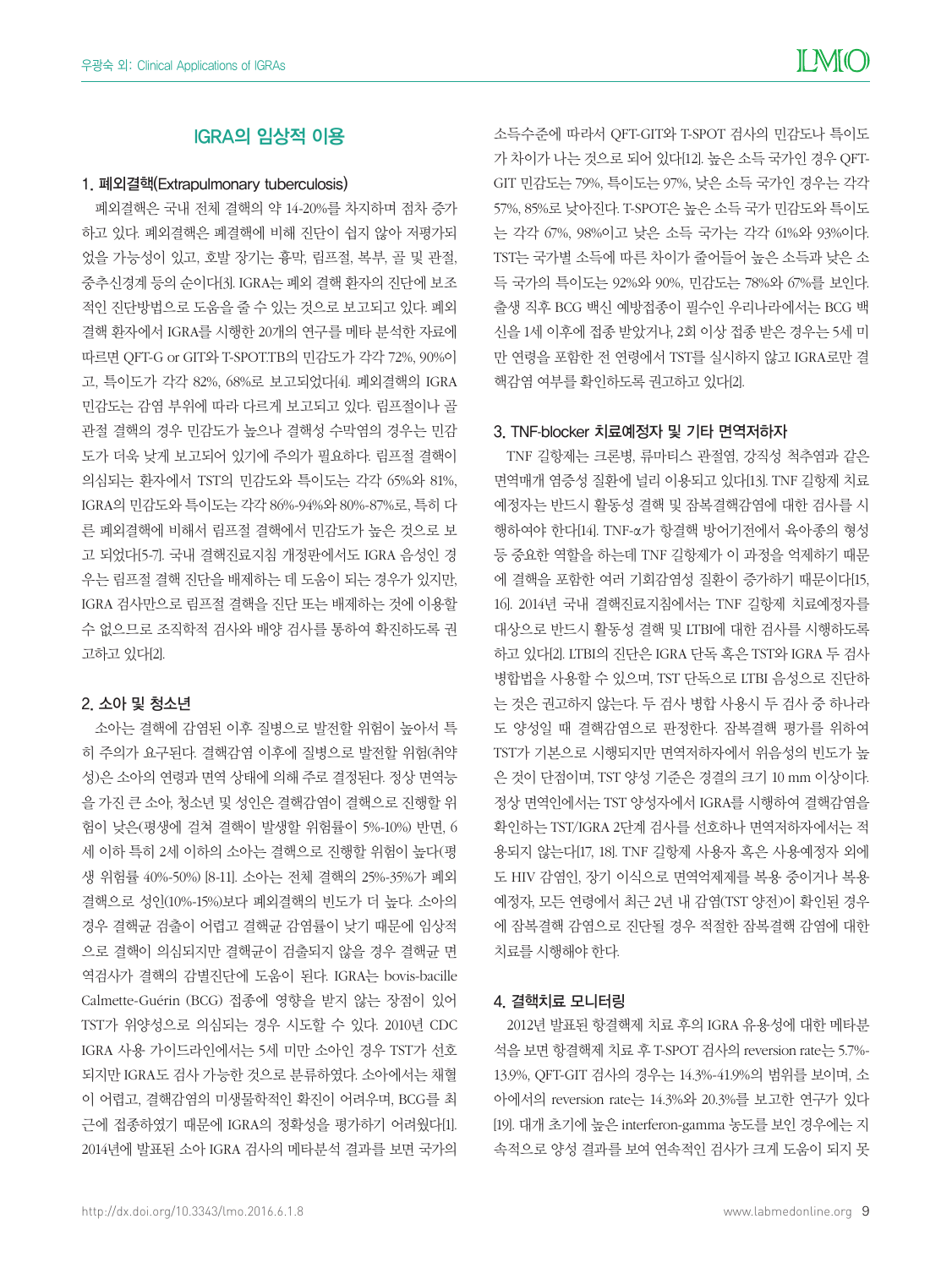한다[20]. 최근 한 연구에서 활동성 폐결핵 환자의 치료시작 2개월 째에 QFT-GIT 검사가 음전(reversion)을 보인 경우 재발의 위험도 가 의미있게 증가함을 보고하면서, 결핵의 재발과 환자의 IFN-γ 면 역 반응과의 연관성이 있을 수 있음을 시사하였다[21].

#### 5. 향후 IGRA 전망

IGRA는 잠복결핵 감염 진단의 유일한 검사였던 TST와 비교하 여 특히 고위험군에서 활동성 결핵으로의 진행을 예측하는 데 높 은 양성예측도를 보이는 것으로 나타났다[22]. 그러나 IGRA 양성 인 경우 결핵 감염으로 진단할 수 있지만 잠복결핵 감염과 활동성 결핵을 감별하지 못하는 단점이 있다. 이러한 제한점을 극복하기 위하여 연구가 진행되고 있다. IL-2 response가 잠복결핵감염에서 더 높게 일어난다는 연구들에 대한 메타 분석이 나와 있으며, 결핵 감염군에서 IP-10 mRNA 발현이 더 증가되어 있고 이를 전혈에서 검출하기 위한 신속 분자 검사도 소개되어 있다[23, 24]. Interferongamma 외에도 결핵 감염에 특이적인 biomarker가 발견된다면 면 역학적 진단의 효용성이 더 커질 전망이다.

#### 6. 결어

IGRA는 cytokine이 일상적인 진단영역에 들어온 최초의 검사로 서, 잠복결핵감염의 진단에 대한 관심을 매우 증폭시켰다. 또한 각 나라의 결핵 유병률에 따라 검사의 진단성능이 크게 차이 나는 현 상도 보였으며, 각국의 잠복결핵 진단에 대한 가이드라인도 새로 이 설정되었다. 국내에서는 잠복결핵과 폐외결핵의 진단에 IGRA 의 이용이 증가할 것으로 생각된다.

## 요 약

*Mycobacterium tuberculosis* 감염은 국내와 전세계적으로 여 전히 중요한 문제이다. Interferon-gamma release assay (IGRA)는 *M. tuberculosis* 특이항원으로 말초혈액 내의 T 림프구를 자극한 후에 유리된 interferon-gamma의 양을 측정하여 결핵균에 감염되 었는지를 검출하는 검사이다. IGRA는 잠복결핵감염과 활동성 결 핵을 감별할 수 없기 때문에 활동성 폐결핵의 진단에는 추천되지 않지만 폐외결핵의 진단에 보조적인 진단 방법으로 이용될 수 있 다. 폐외결핵에서의 IGRA 진단적 성능은 감염 부위에 따라 다르 다. 소아에서의 IGRA 민감도는 소득수준이 낮거나 중간 정도인 국 가에서는 기대에 미치지 못하는 것으로 보고되고 있다. 국내에서 는 BCG 백신을 1세 이후에 맞았거나, 2회 이상 접종 받은 경우에 는 투베르쿨린 검사 대신에 IGRA로만 결핵 감염 여부를 확인하도 록 권장하고 있다. Tumor necrosis factor (TNF) 길항제 치료는 결 핵 발생의 위험을 증가시키기 때문에 TNF 길항제 치료 예정자인

경우에는 잠복 결핵 감염을 진단, 치료하도록 해야 한다. 국내에서 는 성인 면역저하자인 경우 IGRA 단독 혹은 IGRA와 투베르쿨린 검사 병합법을 사용할 수 있으며, 투베르쿨린 검사 단독으로 잠복 결핵 감염 음성으로 진단하는 것은 권고하지 않는다. interferongamma 외에도 IP-10과 IL-2가 활동성 결핵과 잠복결핵감염을 구 별할 수 있는 표지자로 연구가 진행되고 있다. 요약하면 IGRA의 사용은 잠복결핵감염과 폐외결핵의 진단에 도움이 되고 있다.

## **REFERENCES**

- 1. Mazurek GH, Jereb JA, Vernon A, LoBue P, Goldberg S, Castro K. Updated guidelines for using interferon gamma release assays to detect *mycobacterium tuberculosis* infection - United States, 2010. MMWR Recomm Rep 2010;59:1-25.
- 2. Korean guidelines for tuberculosis. 2nd ed. 2014 Joint Committee for the Revision of Korean Guidelines for Tuberculosis, Korea Centers for Disease Control and Prevention.
- 3. Lee JY. Diagnosis and treatment of extrapulmonary tuberculosis. Tuberc Respir Dis 2015;78:47-55.
- 4. Fan L, Chen Z, Hao XH, Hu ZY, Xiao HP. Interferon-gamma release assays for the diagnosis of extrapulmonary tuberculosis: a systematic review and meta-analysis. FEMS Immunol Med Microbiol 2012;65:456-66.
- 5. Kim SH, Choi SJ, Kim HB, Kim NJ, Oh MD, Choe KW. Diagnostic usefulness of a T-cell based assay for extrapulmonary tuberculosis. Arch Intern Med 2007;167:2255-9.
- 6. Cho OH, Park KH, Kim SM, Park SJ, Moon SM, Chong YP, et al. Diagnostic performance of T-SPOT.TB for extrapulmonary tuberculosis according to the site of infection. J Infect 2011;63:362-9.
- 7. Kim YK, Uh Y, Lee NS, Cho MY, Eom M, Kim HY. Whole-blood interferon-gamma release assay for diagnosis of tuberculous lymphadenitis. Tohoku J Exp Med 2011;224:189-93.
- 8. Marais BJ, Gie RP, Schaaf HS, Beyers N, Donald PR, Starke JR. Childhood pulmonary tuberculosis: old wisdom and new challenges. Am J Respir Crit Care Med 2006;173:1078-90.
- 9. Marais BJ, Gie RP, Schaaf HS, Hesseling AC, Obihara CC, Nelson LJ, et al. The clinical epidemiology of childhood pulmonary tuberculosis: a critical review of literature from the pre-chemotherapy era. Int J Tuberc Lung Dis 2004;8:278-85.
- 10. Perez-Velez CM and Marais BJ. Tuberculosis in children. N Engl J Med 2012;367:348.
- 11. Newton SM, Brent AJ, Anderson S, Whittaker E, Kampmann B. Paediatric tuberculosis. Lancet Infect Dis 2008;8:498-510.